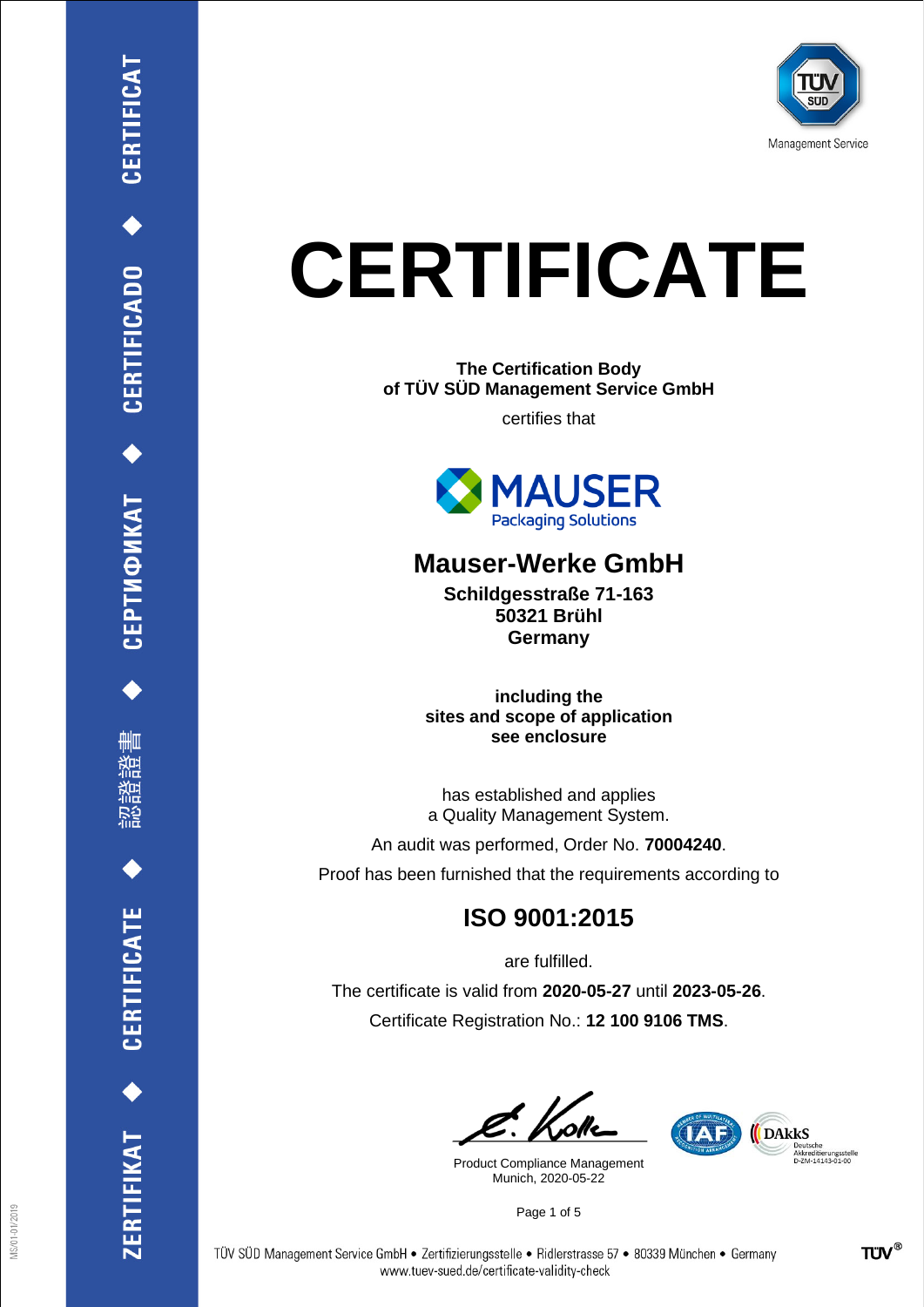刪

認證證

ZERTIFIKAT ◆ CERTIFICATE



#### **Enclosure of Certificate Registration No.: 12 100 9106 TMS**

| <b>Sites</b>                                                                                    | <b>Scope of application</b>                                                                                                                                                                                                                                  |
|-------------------------------------------------------------------------------------------------|--------------------------------------------------------------------------------------------------------------------------------------------------------------------------------------------------------------------------------------------------------------|
| <b>Mauser-Werke GmbH</b><br>Schildgesstraße 71-163<br>50321 Brühl, Germany                      | Corporate functions.                                                                                                                                                                                                                                         |
| <b>Mauser-Werke GmbH</b><br>Schildgesstraße 71-163<br>50321 Brühl, Germany                      | Production of<br>packaging made of metal, fiber and<br>Intermediate Bulk Container (IBC).                                                                                                                                                                    |
| <b>Mauser-Werke GmbH</b><br>Brüsseler Allee 19<br>41812 Erkelenz, Germany                       | Production of<br>tubes for the IBC manufacturing.                                                                                                                                                                                                            |
| <b>Mauser-Werke GmbH</b><br>Industriestraße 37 - 43<br>69245 Bammental, Germany                 | Production of<br>packaging made of plastics and<br>Intermediate Bulk Container (IBC).                                                                                                                                                                        |
| <b>Mauser-Werke GmbH</b><br>Wilhelm-Weber-Straße 6<br>21079 Hamburg, Germany                    | Production of<br>packaging made of plastic.                                                                                                                                                                                                                  |
| <b>Mauser-Werke GmbH</b><br>Brüsseler Allee 20<br>41812 Erkelenz, Germany                       | Production of<br>Intermediate Bulk Container (IBC).                                                                                                                                                                                                          |
| <b>NCG Buchtenkirchen GmbH</b><br>Fladengrund 13<br>27572 Bremerhaven, Germany                  | Reconditioning of<br>packaging made of plastic and<br>Intermediate Bulk Container (IBC).                                                                                                                                                                     |
| <b>NCG / WEISS IBC-Servicecenter GmbH</b><br>Berta-Benz-Straße 111<br>64404 Bickenbach, Germany | Reconditioning of<br>Intermediate Bulk Container (IBC),<br>packaging made of plastics, metal<br>and high-grade steel.                                                                                                                                        |
| <b>NCG Europe GmbH</b><br>Schildgesstraße 71-163<br>50321 Brühl, Germany                        | Corporate functions:<br>top management, sales department, purchasing<br>department, controlling and human resources for<br>reconditioning of Intermediate Bulk Container (IBC)<br>and manufacturing of plastic granulate from<br>recycled plastic packaging. |
| <b>NCG Europe GmbH</b><br>Straßburger Allee 16<br>41812 Erkelenz, Germany                       | Reconditioning of<br>Intermediate Bulk Container (IBC) and<br>manufacturing of plastic granulate from<br>recycled plastic packaging.                                                                                                                         |
| <b>MAUSER Poland Sp. z.o.o.</b><br>Ul. Pszczyńska 314L<br>44-100 Gliwice, Poland                | Production of<br>packaging made of plastics and<br>Intermediate Bulk Container (IBC).                                                                                                                                                                        |

C. Koke

Product Compliance Management Munich, 2020-05-22



Page 2 of 5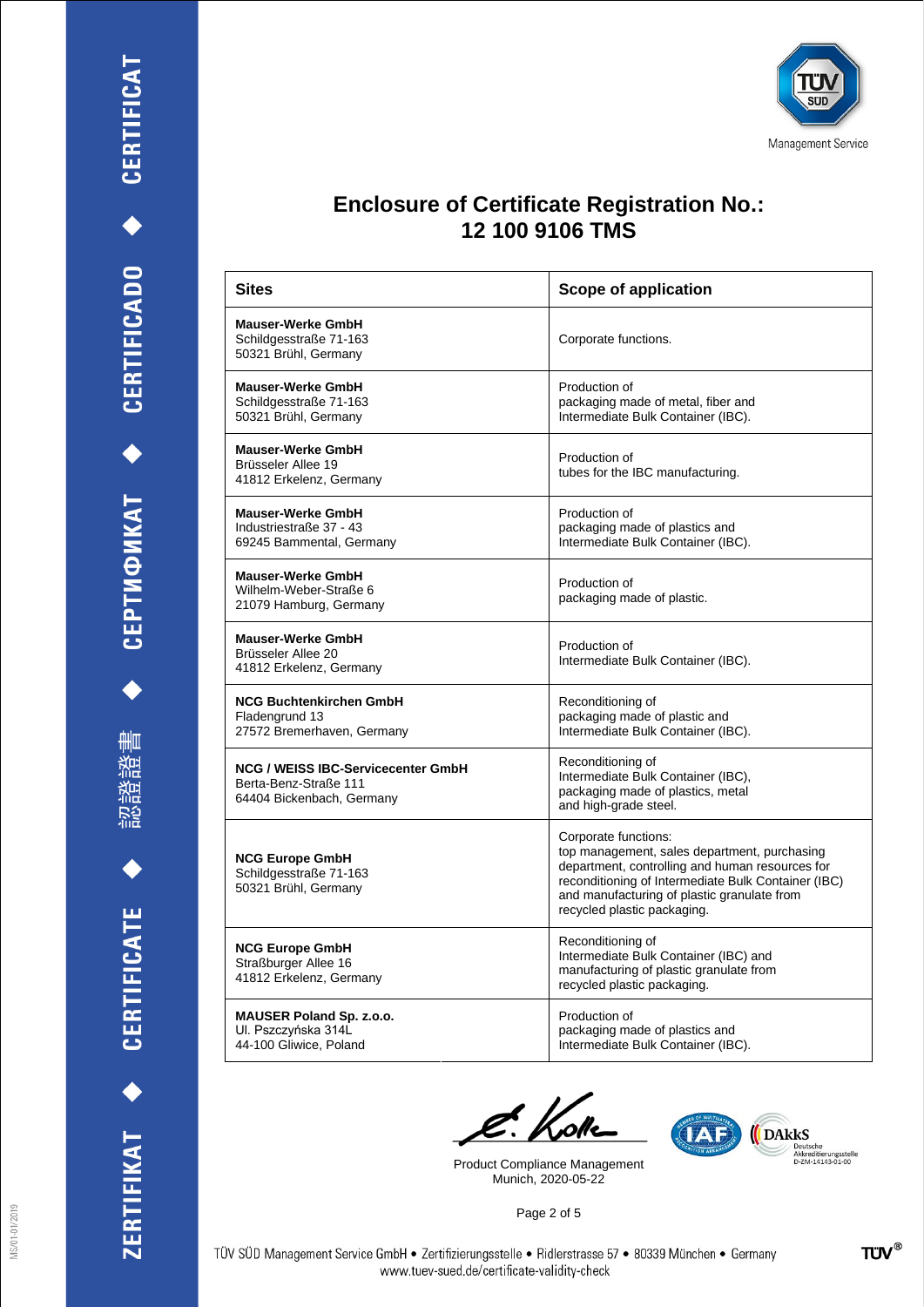認證證書

 $\blacklozenge$ 

ZERTIFIKAT ◆ CERTIFICATE



# **Enclosure of Certificate Registration No.: 12 100 9106 TMS**

| <b>Sites</b>                                                                                                                                                | Scope of application                                                                                                            |
|-------------------------------------------------------------------------------------------------------------------------------------------------------------|---------------------------------------------------------------------------------------------------------------------------------|
| <b>MAUSER Italia S.p.A.</b><br>Via Lazio, 16<br>20056 Grezzago, Italy                                                                                       | Production and sales of<br>packaging made of plastics,<br>accessories made of plastic and<br>Intermediate Bulk Container (IBC). |
| <b>MAUSER Italia S.p.A.</b><br>Via Fenadora, 59<br>32030 Fonzaso, Italy                                                                                     | Production of<br>packaging accessories for<br>Intermediate Bulk Container (IBC).                                                |
| <b>MAUSER Benelux B.V.</b><br>Souvereinstraat 1<br>4903 RH Oosterhout, Netherlands                                                                          | Production and sales of<br>extrusion blow moulded and injection<br>moulded packaging made of plastics.                          |
| <b>MAUSER France S.A.S.</b><br>Rue Louis Blanc<br>60160 Montataire, France                                                                                  | Production and sales of<br>packaging made of metal.                                                                             |
| <b>MAUSER France S.A.S.</b><br>82 rue de l'Industrie<br>69800 Saint-Priest, France                                                                          | Production of<br>packaging made of metal and<br>Intermediate Bulk Container (IBC).                                              |
| <b>MAUSER France S.A.S.</b><br>8 rue de la Gare<br>60110 Esches, France                                                                                     | Production of<br>packaging made of plastics and<br>Intermediate Bulk Container (IBC).                                           |
| <b>NCG France S.A.S.</b><br>Zac du Moulin Blanc / Rue du Champ des Oiseaux<br>59230 St. Amand-les-Eaux, France                                              | Reconditioning of<br>Intermediate Bulk Container (IBC).                                                                         |
| <b>NCG France S.A.S.</b><br>82 rue de l'Industrie<br>69800 Saint Priest, France                                                                             | Reconditioning of<br>Intermediate Bulk Container (IBC).                                                                         |
| <b>MAUSER UK Ltd.</b><br>unit 3a, Grennvale Business Park Todmorden Road<br>Littleborough OL15 9AZ, United Kingdom                                          | Production of<br>packaging made of plastics and<br>Intermediate Bulk Container (IBC).                                           |
| <b>NCG-MDL UK Ltd</b><br>Bower St. Newton Heath 2 A<br>Manchester M402AF, United Kingdom                                                                    | Reconditioning of<br>Intermediate Bulk Container (IBC).                                                                         |
| <b>MAUSER Ambalaj Sanayi ve Ticaret A.S.</b><br>Istasyon Mah. Güney Yanyol Cad. No. 70<br>41400 Gebze/Kocaeli, Turkey                                       | Production of<br>packaging made of metal, plastics and<br>Intermediate Bulk Container (IBC).                                    |
| <b>NCG METAL ve PLASTİK AMBALAJ</b><br>YENILEME SAN. VE TIC. A.S.<br>Istanbul Deri Organize Sanayi Bölgesi Gelisim Alani<br>34953 YB Parsel - Tuzla, Turkey | Cleaning and Reconditioning of<br>Plastic- and Steel Drums and<br>Intermediate Bulk Container (IBC).                            |
| <b>MAUSER Packaging LLC</b><br>20 Ryazhskoe shosse lit.E pom. H5 H7<br>390017 Ryazan, Russian Federation                                                    | Production of<br>packaging made of metal.                                                                                       |

C<sup>k</sup>. Kolle

Product Compliance Management Munich, 2020-05-22

Page 3 of 5



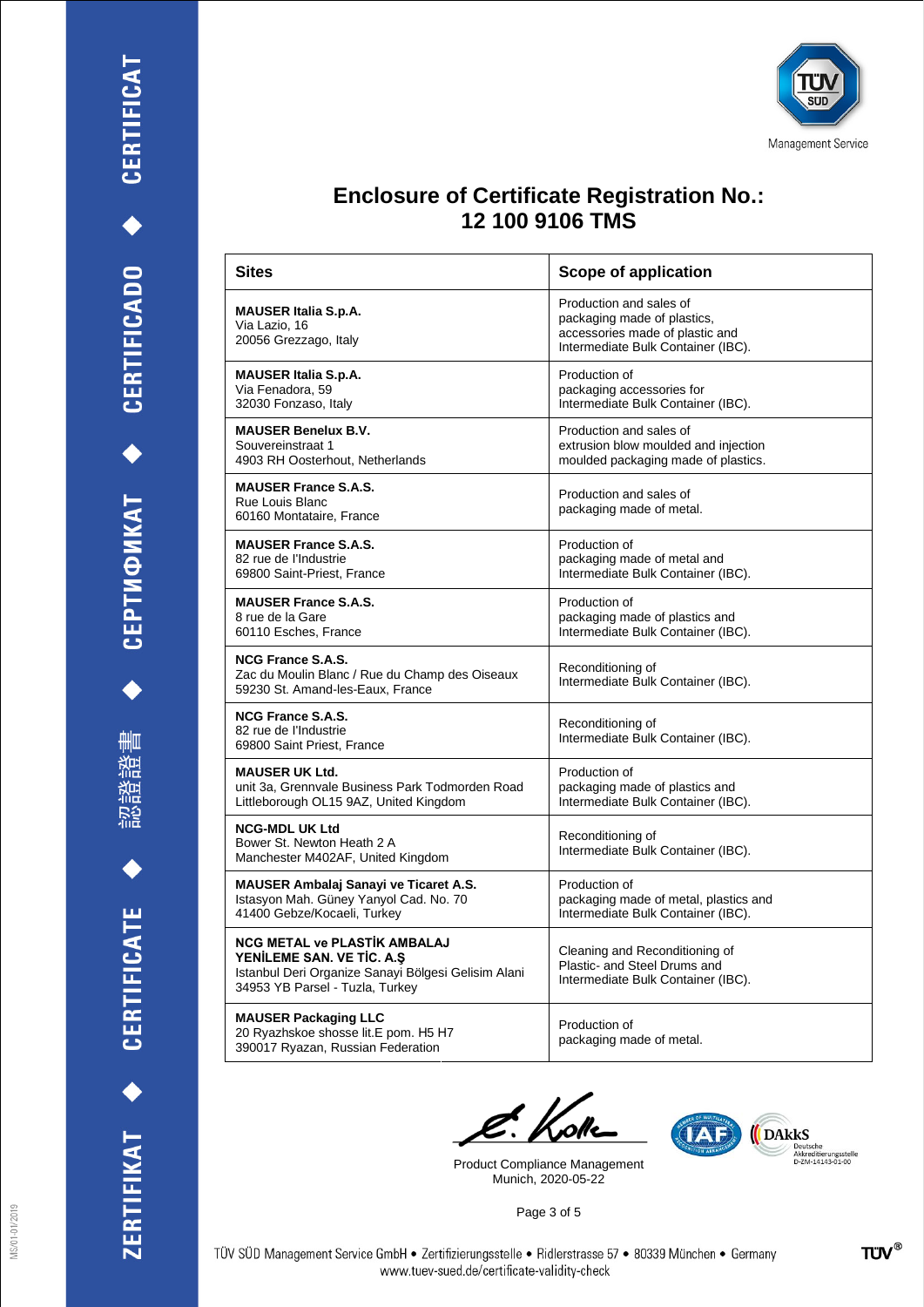

 $\blacklozenge$ 





# **Enclosure of Certificate Registration No.: 12 100 9106 TMS**

| Sites                                                                                                                                               | <b>Scope of application</b>                                                                          |
|-----------------------------------------------------------------------------------------------------------------------------------------------------|------------------------------------------------------------------------------------------------------|
| <b>MAUSER Singapore Pte Ltd.</b><br>81 Tuas Bay Drive<br>637308 Singapore, Republic of Singapore                                                    | Production of<br>packaging made of metal.                                                            |
| <b>MAUSER do Brasil Embalagens Industriais S.A.</b><br>Via Augusto Bambozzi, 780<br>15993-200 Matao - SP, Brazil                                    | Production and Reconditioning of<br>packaging made of metal.                                         |
| Mauser do Brasil Embalagens Industriais S.A.<br>Av Jose Luiz Mazzali 480<br>13290-000 Louveira - SP, Brazil                                         | Production of<br>packaging made of metal.                                                            |
| <b>MAUSER do Brasil Embalagens Industriais S.A.</b><br>Etrada Boa Esperança, 650<br>26110-120 Belford Roxo - RJ, Brazil                             | Production and sales of<br>packaging made of metal.                                                  |
| <b>MAUSER do Brasil Embalagens Industriais S.A.</b><br>Jorge Bey Maluf; Avenue, 2313<br>08686-000 Suzano - SP, Brazil                               | Production of<br>packaging made of plastics and<br>Intermediate Bulk Container (IBC).                |
| Mauser do Brasil Embalagens Industriais S.A.<br>Avenida Eurico Ambrogi, Santos, 1021<br>12042-010 Taubaté - SP, Brazil                              | Production, Reconditioning,<br>rental, sales and inspection of<br>Intermediate Bulk Container (IBC). |
| <b>NCG Arbiden S.L.</b><br>Calle de la Torre de los Herberos<br>41703 Dos Hermanas, Spain                                                           | Reconditioning of<br>Intermediate Bulk Container (IBC).                                              |
| <b>NCG Iberia Reconditioning</b><br>Autovia Tarragona-Salou km 3,8 Pol. Clariant<br>43110 La Canonja, Spain                                         | Reconditioning of<br>Intermediate Bulk Container (IBC).                                              |
| <b>MAUSER INTERNATIONAL MEXICO,</b><br>S. DE R.L. DE C.V.<br>Av. 1 o de Mayo No 1811 Zona Industrial Toluca<br>50071 Toluca, Edo. de Mexico, Mexico | Production of<br>Intermediate Bulk Container (IBC).                                                  |
| Mauser Canada Ltd.<br>1121 Pioneer Road<br>Burlington, Ontario L7M 1K5, Canada                                                                      | Production of<br>packaging made of metal.                                                            |
| <b>MAUSER USA, LLC</b><br>35 Cotters Lane<br>East Brunswick, NJ 08816, USA                                                                          | Production of<br>packaging made of plastic.                                                          |
| <b>MAUSER USA, LLC</b><br>1209 Tar Heel Road<br>Charlotte, NC 28208, USA                                                                            | Production of<br>packaging made of plastic and<br>Intermediate Bulk Container (IBC).                 |
| <b>MAUSER USA, LLC</b><br>1350 West Fullerton Road<br>Addison, IL 60101, USA                                                                        | Production of<br>packaging made of plastic.                                                          |

C<sup>k</sup>. Kolle

Product Compliance Management Munich, 2020-05-22



Page 4 of 5